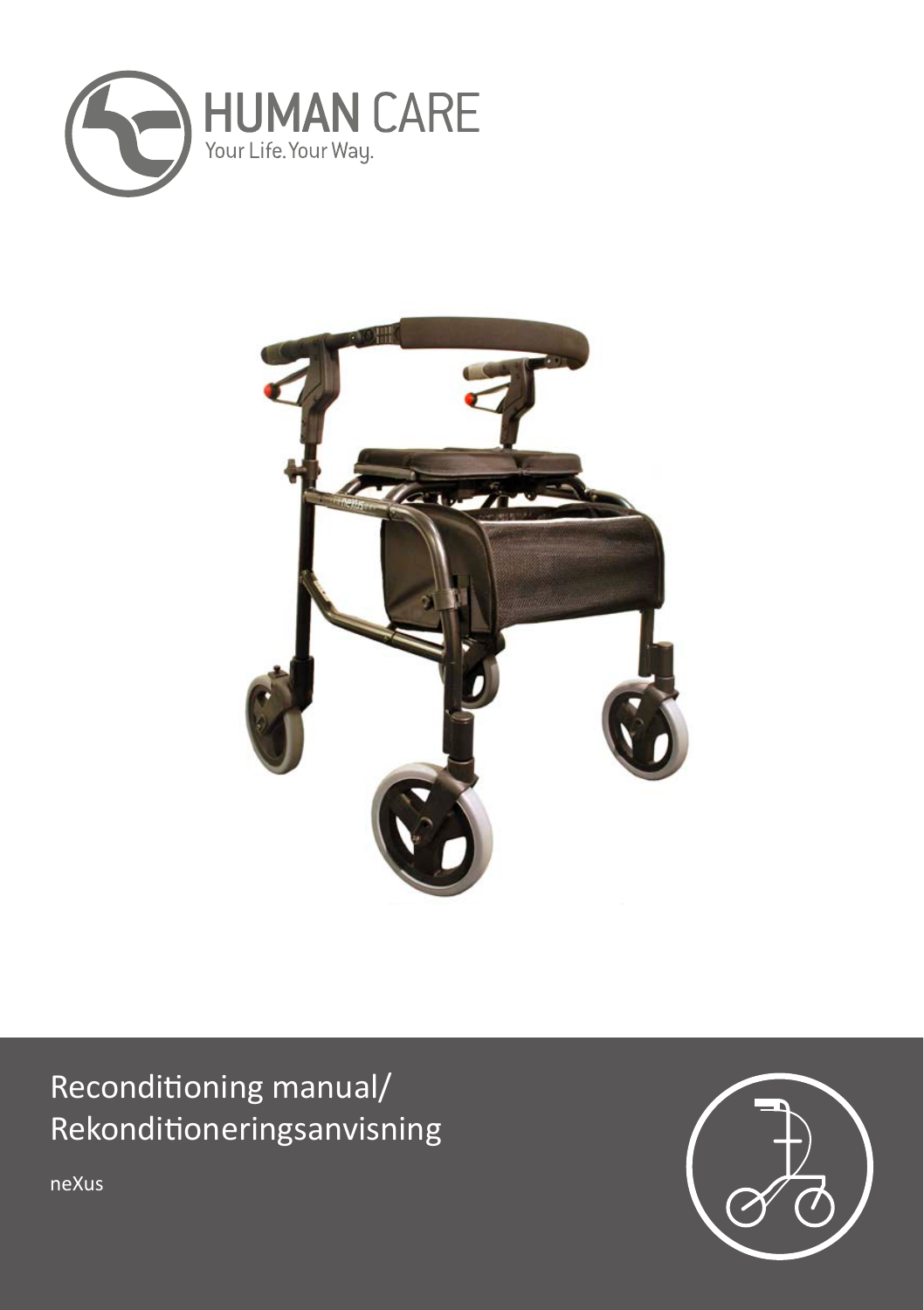## Reconditioning manual

# **neXus 3**



To ensure that your walking aid is functioning properly and safely, an annual inspection should be done only by an authorized agent. The following maintenance should be done regularly:

## **Cleaning**

When cleaning, use water and mild detergent.

When machine washing, remove the two soft seat cushions by loosening the red Nexus handle and unbuttoning the cushions from the seat.

After washing, the cushions are mounted on the seat again.

Machine wash 60 ° C for 7-8 minutes can be used, observe the finishing requirements. Avoid high pressure cleaning on bearings (wheels, forks).



**NOTE:** Do not use naphtha, gasoline or other solvents.

## **Post treatment**

Ensure that all moving parts, such as bearings, are well lubricated. Ensure that your walking aid is dry to avoid rusting.

## **Chassis**

Check weldings and screws. If any corrosion is evident, have your rollator inspected by an autorized agent. Replacement of parts or product may be required.



#### **Handle**

Regular assessment by an authorized agent is required for any necessary adjustments. The handle should stay in the "locked" position when pushed down and easily move up when "squeezed" towards the grip. Change the grip as needed.

#### **Brakes**

Control that both brakes and parking brakes are working.

#### **Wing nut (Star handle)**

Control function. Ensure it is securely fastened.

#### **CE-marking**

Make sure that the CE-marking is still there and readable.

## **Wheels**

Make sure the wheels are not worn-out and are spinning easily without any noise.

## **Front forks**

Make sure that the ball bearings are firmly attached.

#### **Folding mechanism**

Control function.

#### **Seat**

Make sure the seat remains in place and the screws secure and that the seat pad is properly mounted.

## **Stability**

Ensure that all wheels are level and steadily on the ground and that there is no chassis distortion.

## **Test driving**

Do a final control check by test driving.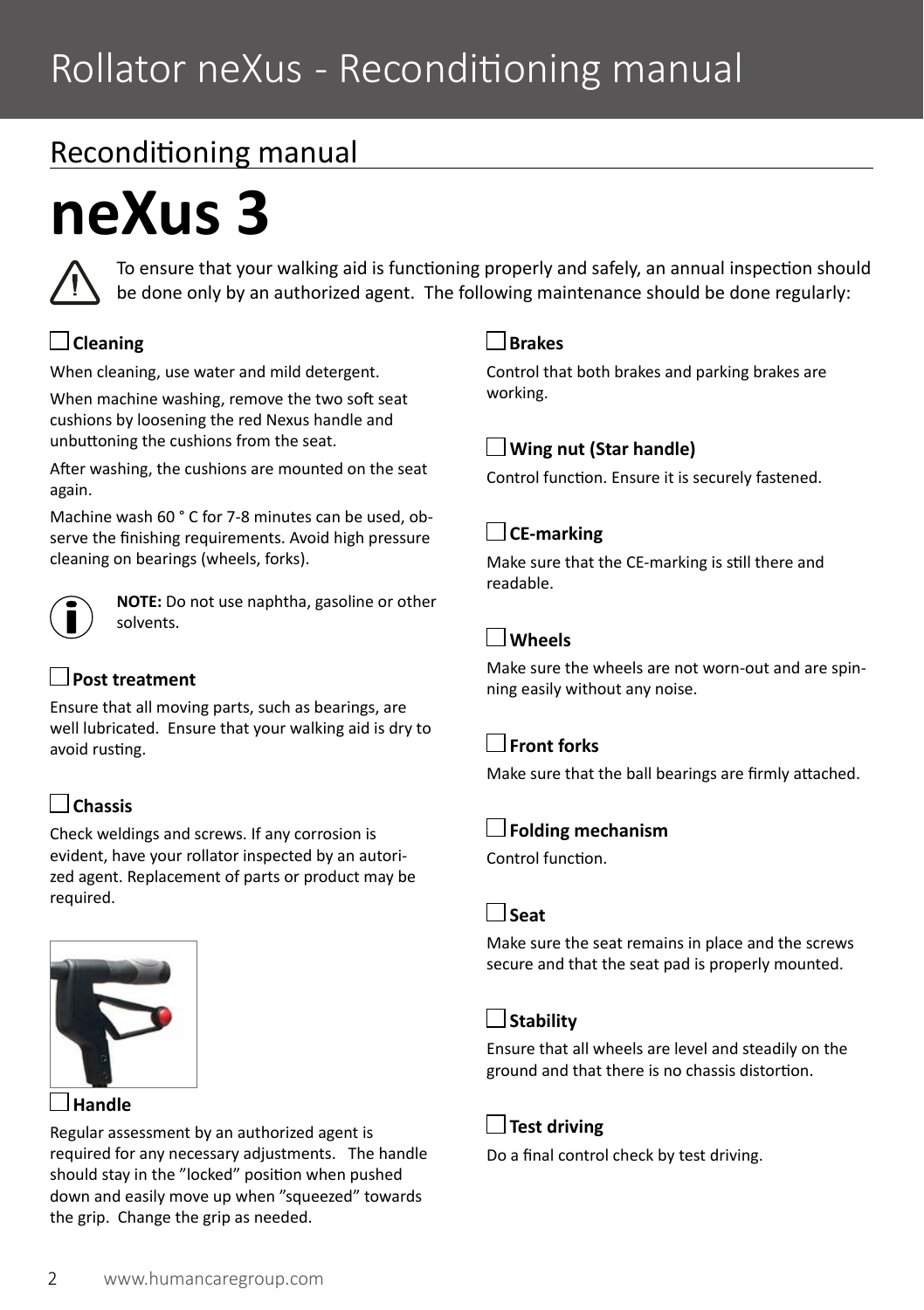# Reconditioning instructions



Reconditioning must be done by a person that is an authorized agent and has good knowledge about how the job should be performed. An incorrect performed recondition could result an accident/incident. Always contact your retailer or Human Care if questions arise.

When exchanging parts of the rollator, use only Human Care parts to ensure continued CE-validation.

If the corrosion is more than a film of rust the rollator shall be discarded and returned for recycling. For full usage and care instructions and warnings, please refer to the User Manual.

#### **Intended use**

The rollator should only be used as support whilst walking or as seating whilst stationary. Do not alter the rollator yourself.



| Product number: |
|-----------------|
| Owner:          |
| Notes:          |
|                 |
|                 |
|                 |
|                 |
|                 |
|                 |
| Attended by:    |
| Place and date: |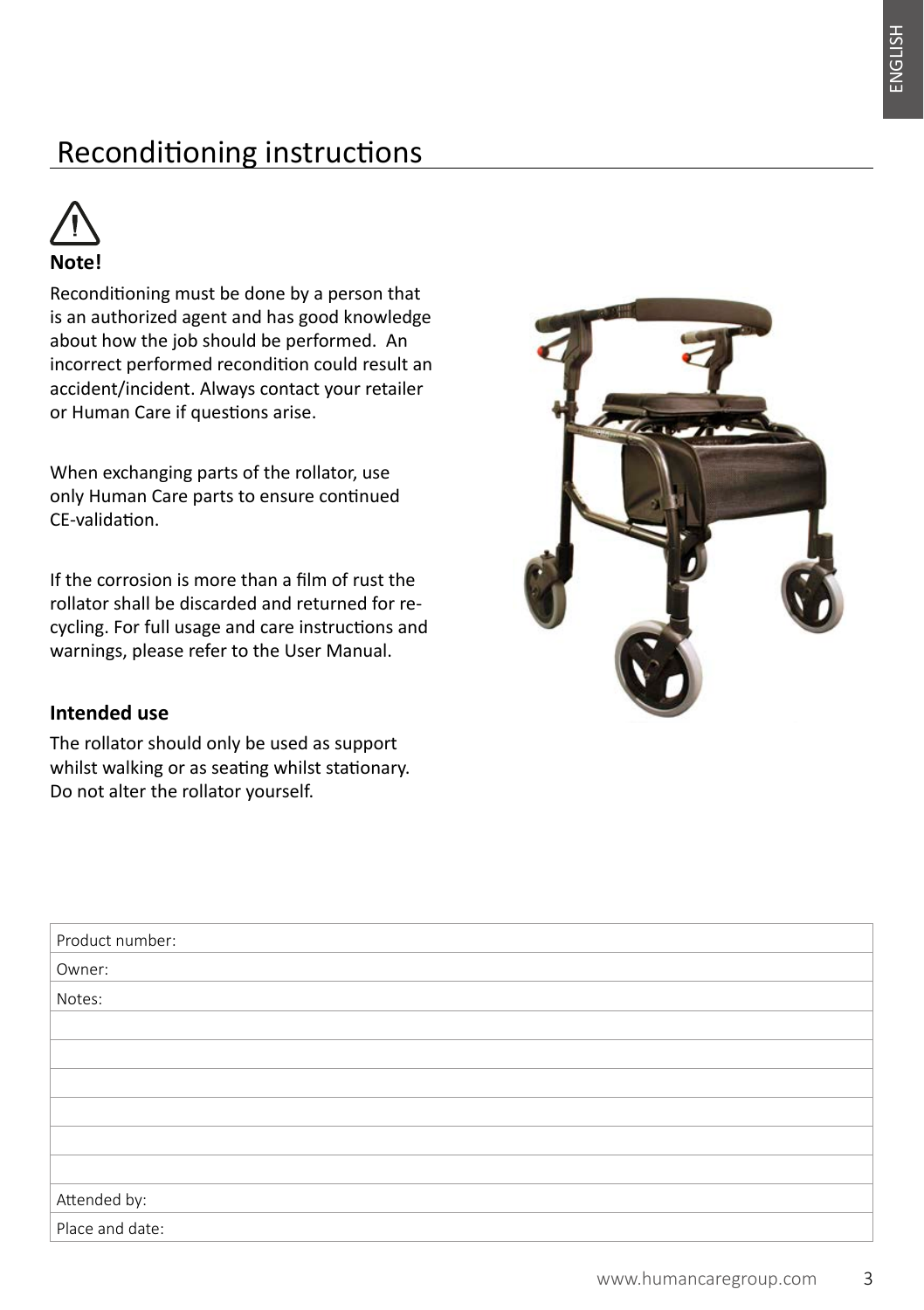# Rollator neXus - Reconditioning manual

## Spare part list

| <b>No</b>       | <b>Description</b>             | Qty            | Art. no           | <b>Other information</b>          |
|-----------------|--------------------------------|----------------|-------------------|-----------------------------------|
| 1a              | Brake handle Right-compl.      |                | P48535            | Regular                           |
|                 |                                |                | P48555            | Tall                              |
| 1 <sub>b</sub>  | Brake handle Left- compl.      |                | P48545            | Regular                           |
|                 |                                |                | P48565            | Tall                              |
| $\overline{2}$  | Star Handle and bolt kit       |                | 89096             | For models after 2009             |
| 3               | <b>Bolt Cap</b>                |                | 4823              |                                   |
| 4               | Front Fork Stem Nut            |                | H48025            |                                   |
| 5               | Rear Fork Tubing Nut           |                | H48031            |                                   |
| 6               | Rear Fork Tubing Screw         |                | H48030            |                                   |
| 7               | Lock Button                    |                | 4866              |                                   |
| 8a              | Lower brake rod Left- assembly |                | 76013             | super low                         |
|                 |                                |                | 76016             | low                               |
|                 |                                |                | 76018             | standard                          |
| 8b              | Lower brake rod Right-assembly |                | 76015             | super low                         |
|                 |                                |                | 76017             | low                               |
|                 |                                |                | 76019             | standard                          |
| 9a              | Rear fork Left- assembly       |                | AS48013           | super low                         |
|                 |                                |                | AS48015           | low                               |
|                 |                                |                | AS48017           | standard                          |
| 9b              | Rear fork Right- assembly      |                | AS48014           | super low                         |
|                 |                                |                | AS48016           | low                               |
| 10              | Front Fork Bearing             |                | AS48018<br>H48026 | standard<br>2 pcs is needed       |
| 11              | Front Fork Stem Bolt           |                | H48024            |                                   |
| 12              | Front Fork                     |                | 4825              |                                   |
| 13              | Axle Bolt                      |                | H48020            |                                   |
| 14              | Wheel bearing                  | $\overline{2}$ | H48022            |                                   |
| 15              | Axle Nut                       |                | H48021            |                                   |
| 16              | Brake Pad Kit (complete)       |                | 76011             |                                   |
| 17              | Wheel complete                 |                | P48012            | Incl. bearings and bearing spacer |
| 18              | Plastic screw cap cover        |                | H45003            |                                   |
| 19              | Curb climber                   |                | 4879              |                                   |
| 20              | Folding seat mechanism         |                | P45007            |                                   |
| 21              | Seat Handle red                |                | P45008            |                                   |
| 22              | Seat Pad                       | $\overline{2}$ | 4540              |                                   |
| 23              | Backstrap kit                  |                | P48010            | 2 pcs (set)                       |
|                 |                                |                |                   |                                   |
| 24a             | Backstrap clamp, left          | $\mathbf{1}$   | 4880              |                                   |
| 24 <sub>b</sub> | Backstrap clamp, right         | $\mathbf{1}$   | 4881              |                                   |
| 25              | Rubber handle                  |                | 4870              |                                   |
| 26              | Wire Basket                    |                | 4510              |                                   |
| 27              | Soft bag                       | 5              | 80501Q5           | Only sold in 5 pack               |
| 28              | Assembly kit soft bag          |                | 90276             | Incl. metal brackets and clamps   |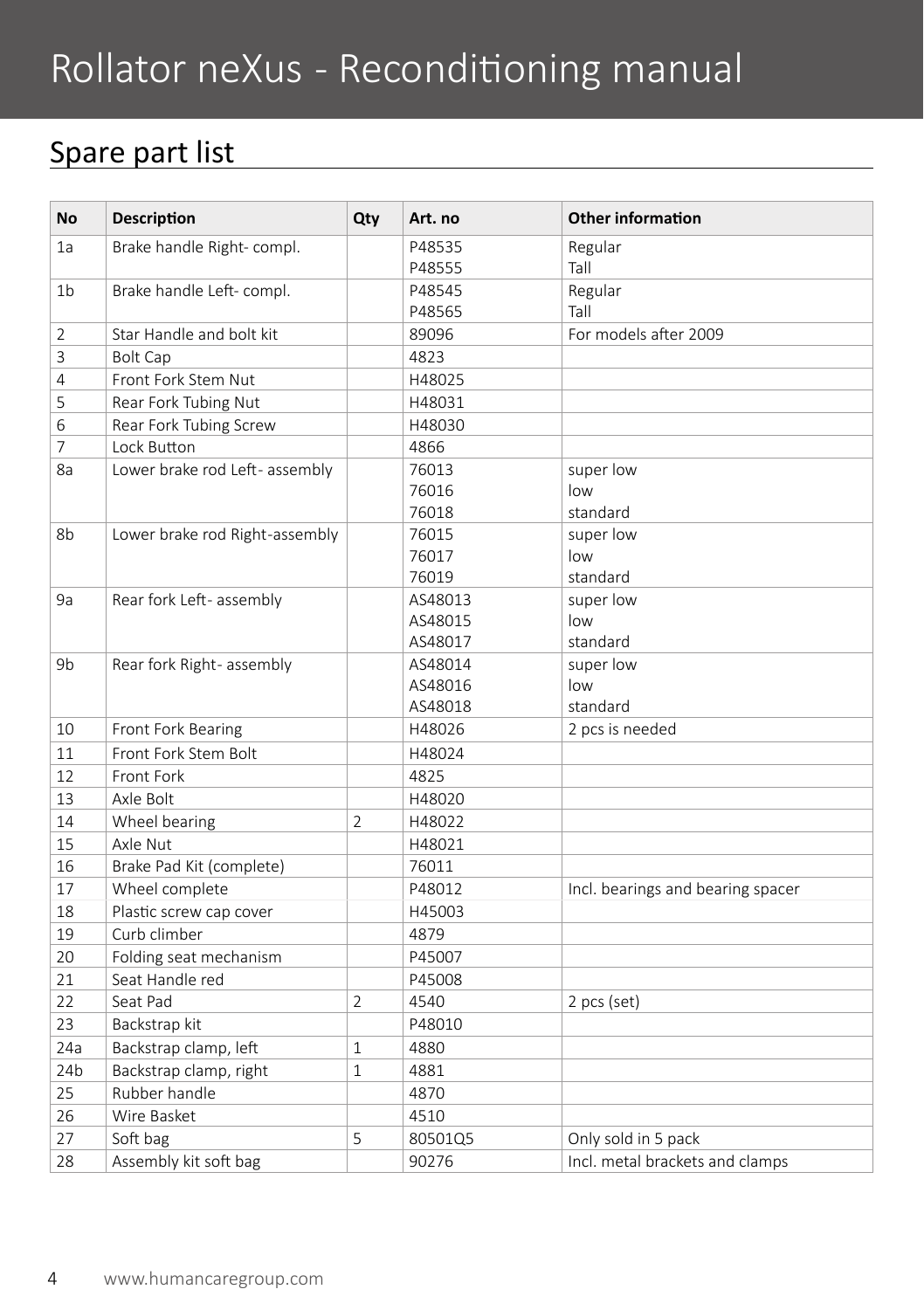# Exploded drawing

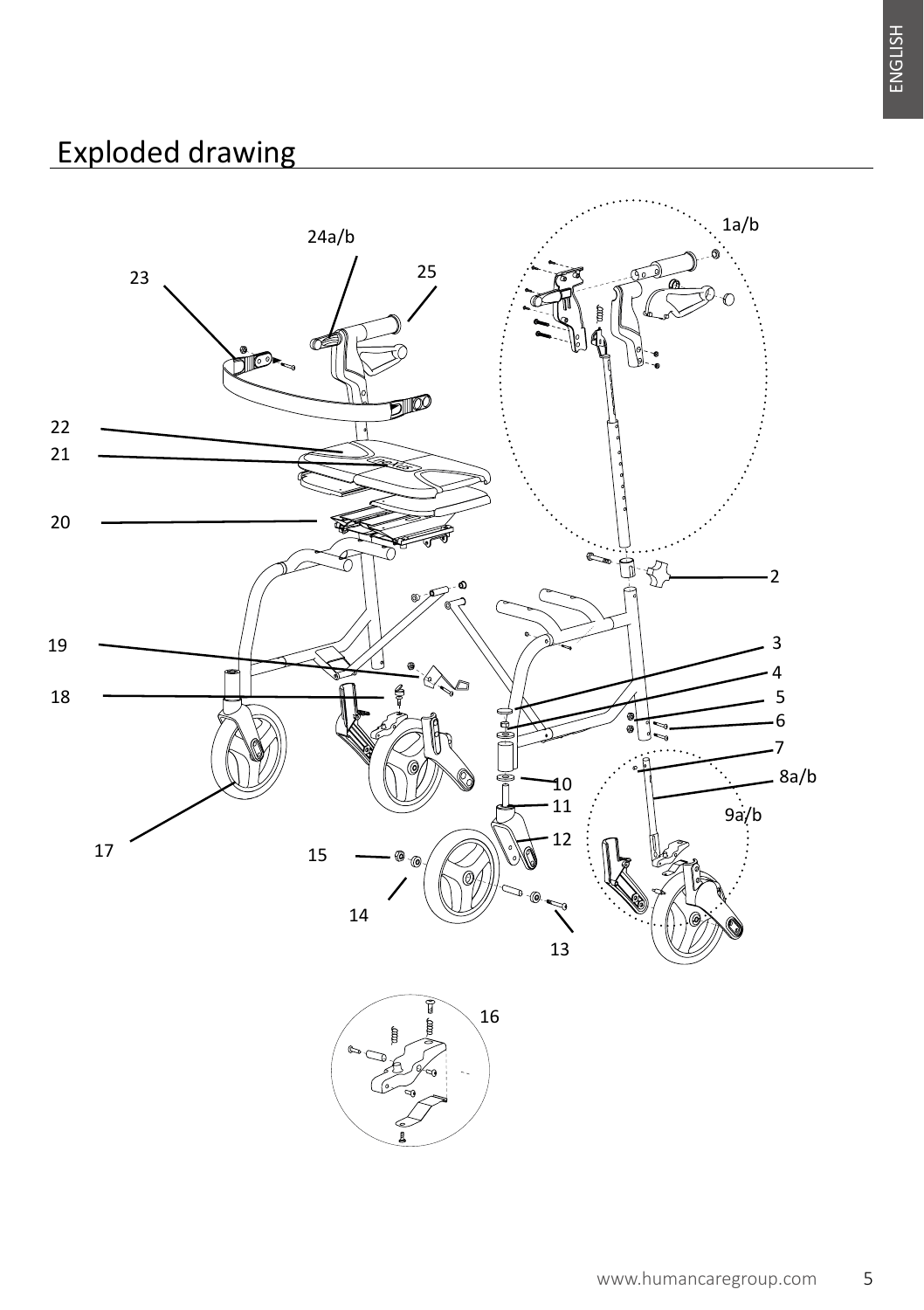## Reconditioning manual

# **neXus 3**



För att hjälpmedlet skall fungera tryggt och säkert för brukaren bör översyn av hjälpmedlet göras en gång per år. Därför rekommenderas följande åtgärder.

## **Rengöring**

Vid rengöring rekommenderas vatten och milt rengöringsmedel.

Vid maskintvätt skall de två mjuka sittdynorna demonteras genom att lossa det röda Nexus handtaget och knäppa loss dynorna från sätet.

Efter tvätt monteras dynorna på sitsen igen.

Maskintvätt 60°C i 7-8 min kan användas, observera efterbehandlingskraven. Undvik att spola med tryck mot lager (hiul, framgafflar).



**OBS:** Använd inte lacknafta, bensin eller andra lösningsmedel.

#### **Efterbehandling**

Se till att alla rörliga delar, såsom lager i hjul och framgafflar, är välsmorda. Torka av rollatorn för att undvika risk för rost.

## **Rörstomme**

Svets och skruvförband kontrolleras. Vid större korrosion ska rollatorn bytas.



 **Handtag**

Kontrollera att handtagsrören går att skjuta ner i chassit. Handtagen ska inte gå att kunna rotera, byt grepp vid behov.

#### **Bromsar**

Kontrollera att både färd- och parkeringsbroms fungerar.

#### **Stjärnvred**

Kontrollera funktionen.

## **CE-märkning**

Kontrollera att CE-märkningen finns kvar och att den går att läsa.

#### **Hjul**

Kontrollera att hjulen inte är slitna och att de snurrar lätt utan oljud.

## **Framgafflar**

Kontrollera att infästning och lager inte glappar, kontrollera att gaffeln enkelt kan rotera.

## **Hopfällningsmekanismen**

Kontollera funktionen.

#### **Sits**

Kontrollera att sitsen sitter fast och att skruvarna är åtdragna samt att dynan är ordentligt fasttryckt.

## **Stabilitet**

Kontrollera att alla hjul står stadigt på underlaget och att det inte finns någon skevhet i chassit.

## **Provkörning**

Gör en slutlig kontroll genom en provkörning.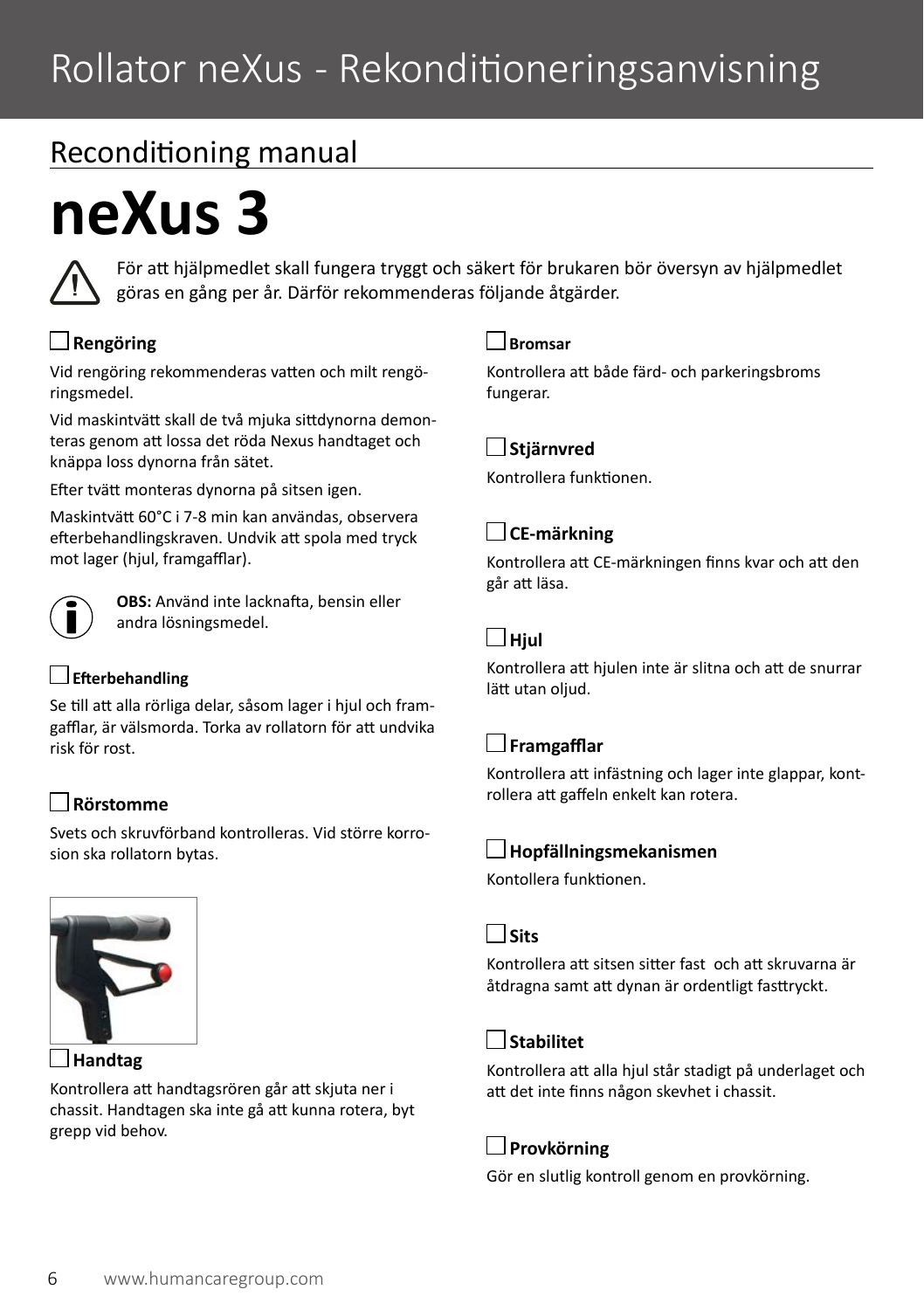# Säkerhetsinstruktioner



## **Observera!**

Rekonditioneringen skall endast göras av en person som har god kännedom om hur arbetet ska utföras. En felaktig utförd rekonditionering kan resultera i en

olycka/tillbud. Vid oklarheter kontakta alltid återförsäljare.

Vid byte av delar på hjälpmedlet ska endast originaldelar användas för att CE-märkningen ska gälla.

Om det har uppstått korrosion som är kraftigare än ytrost ska rollatorn tas ur bruk och lämnas för återvinning.

#### **Avsedd användning**

Rollatorn får endast användas som gångstöd samt sittstöd vid stillastående. Egna ingrepp i hjälpmedlet är inte tillåtet.



| Produktnummer:               |
|------------------------------|
| Ägare:                       |
| Anmärkningar / Anteckningar: |
|                              |
|                              |
|                              |
|                              |
|                              |
|                              |
| Åtgärdad av:                 |
| Ort och datum:               |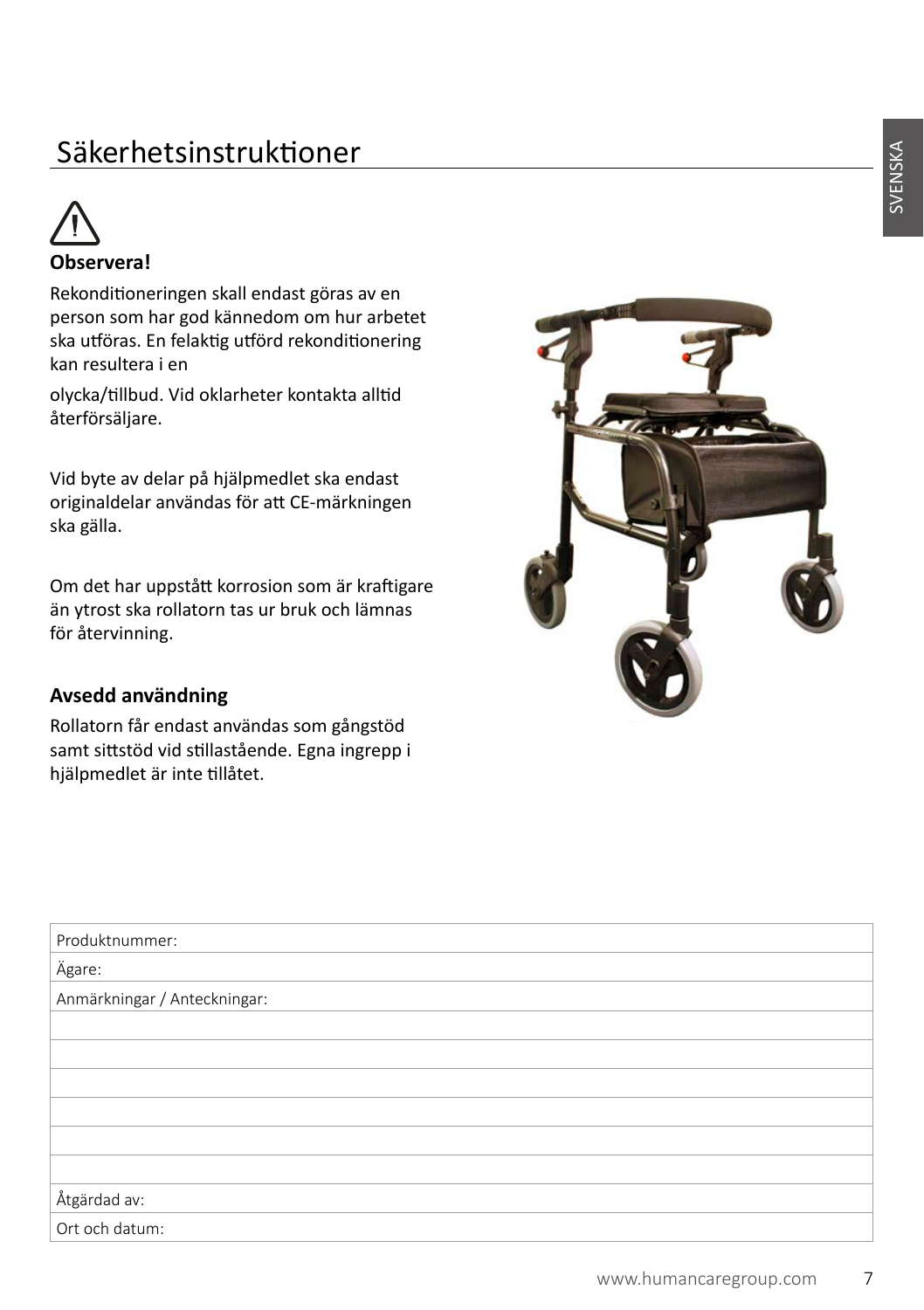# Rollator neXus - Rekonditioneringsanvisning

## Reservdelslista

| Nr              | <b>Beskrivning</b>          | Antal          | Art. nr            | Övrig information                        |
|-----------------|-----------------------------|----------------|--------------------|------------------------------------------|
| 1a              | Bromshandtag höger,         |                | P48535             | Regular                                  |
|                 | komplett                    |                | P48555             | Tall                                     |
| 1 <sub>b</sub>  | Bromshandtag höger,         |                | P48545             | Regular                                  |
|                 | komplett                    |                | P48565             | Tall                                     |
| 2               | Stjärnvred och bult (kit)   |                | 89096              |                                          |
| 3               | <b>Bultlock</b>             |                | 4823               |                                          |
| 4               | Framgaffelmutter            |                | H48025             | Ska bytas vid demontering av framgaffel  |
| 5               | Bakgaffelmutter             |                | H48031             |                                          |
| 6               | Rörskruv bakgaffel          |                | H48030             |                                          |
| 7               | Stoppskruv                  |                | 4866               |                                          |
| 8a              | Nedre låsrörkit, vänster    |                | 76013              | Superlåg                                 |
|                 |                             |                | 76016              | Låg                                      |
|                 |                             |                | 76018              | Standard                                 |
| 8b              | Nedre låsrörkit, höger      |                | 76015              | Superlåg                                 |
|                 |                             |                | 76017              | Låg                                      |
|                 |                             |                | 76019              | Standard                                 |
| 9a              | Bakgaffel vänster, komplett |                | AS48013            | Superlåg                                 |
|                 |                             |                | AS48015            | Låg                                      |
|                 |                             |                | AS48017            | Standard                                 |
| 9b              | Bakgaffel höger, komplett   |                | AS48014<br>AS48016 | Superlåg<br>Låg                          |
|                 |                             |                | AS48018            | Standard                                 |
| 10              | Lager framgaffel            |                | H48026             | 2 st behövs                              |
| 11              | <b>Bult framgaffel</b>      |                | H48024             |                                          |
| 12              | Framgaffel                  |                | 4825               |                                          |
| 13              | Hjulbult                    |                | H48020             |                                          |
| 14              | Hjullager                   | $\overline{2}$ | H48022             |                                          |
| 15              | Hjulmutter                  |                | H48021             | Ska bytas vid demontering av gaffel/hjul |
| 16              | Bromsbelägg komplett        |                | 76011              |                                          |
|                 | -Reparationskit bromsbelägg |                |                    |                                          |
|                 | -Fjäder bromsbelägg         |                |                    |                                          |
| 17              | Hjul komplett               |                | P48012             | Inklusive lager och distanser            |
| 18              | Skruvlock                   |                | H45003             |                                          |
| 19              | Steghjälp                   |                | 4879               |                                          |
| 20              | Hopfällningsmekanism (sits) |                | P45007             |                                          |
| 21              | Sitshandtag                 |                | P45008             |                                          |
| 22              | Sittdyna                    | $\overline{2}$ | 4540               | $2$ st (set)                             |
| 23              | Ryggband, komplett          |                | P48010             |                                          |
| 24a             | Ryggbandsfäste, vänster     |                | 4880               |                                          |
| 24 <sub>b</sub> | Ryggbandsfäste, höger       |                | 4881               |                                          |
| 25              | Gummihandtag                |                | 4870               |                                          |
| 26              | Hård korg                   |                | 4510               |                                          |
| 27              | Mjuk korg                   | 5              | 80501Q5            | Säljs endast i 5-pack                    |
| 28              | Monteringskit mjuk korg     |                | 90276              | Inkl metallfästen och klämmor            |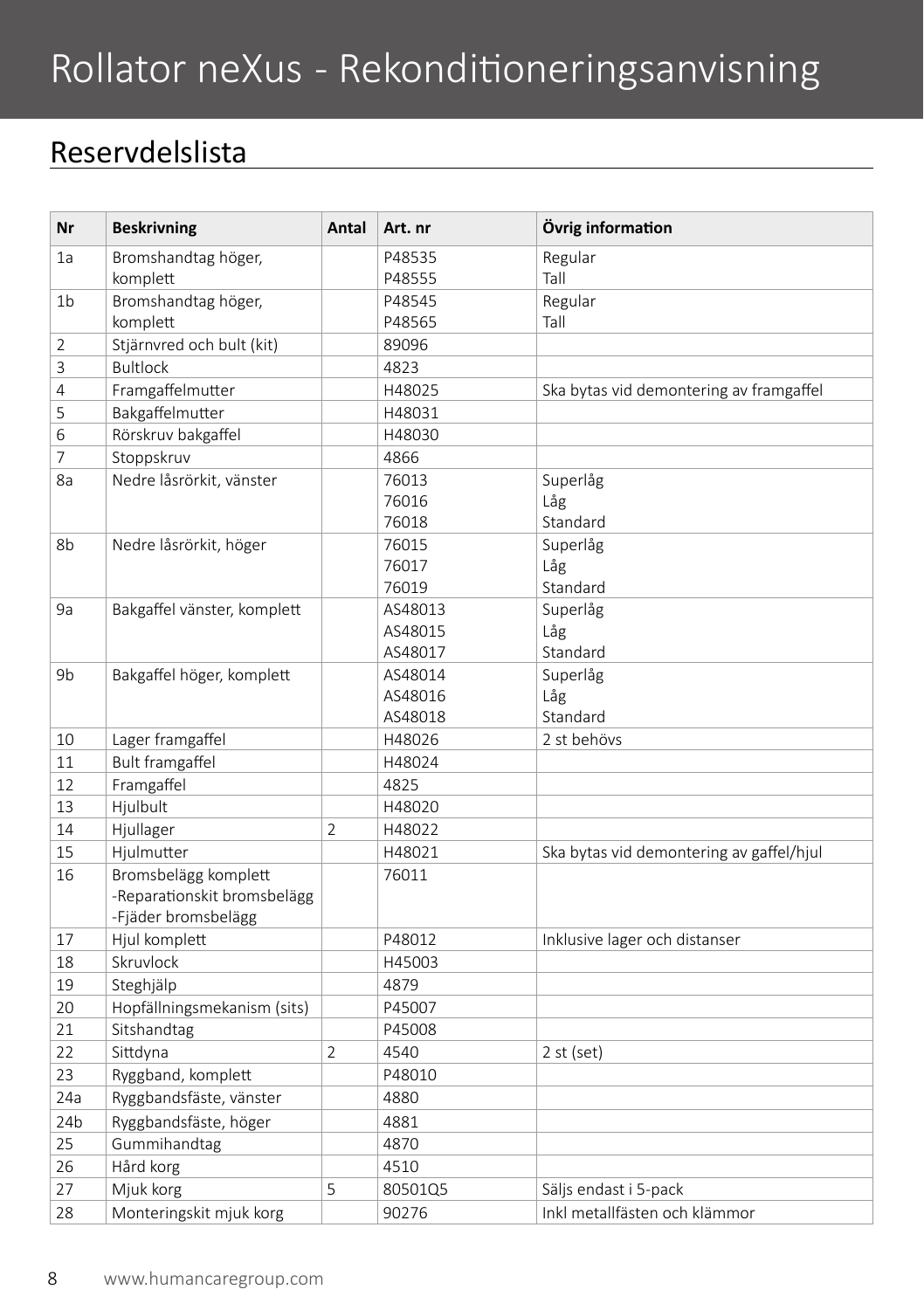# **Sprängskiss**